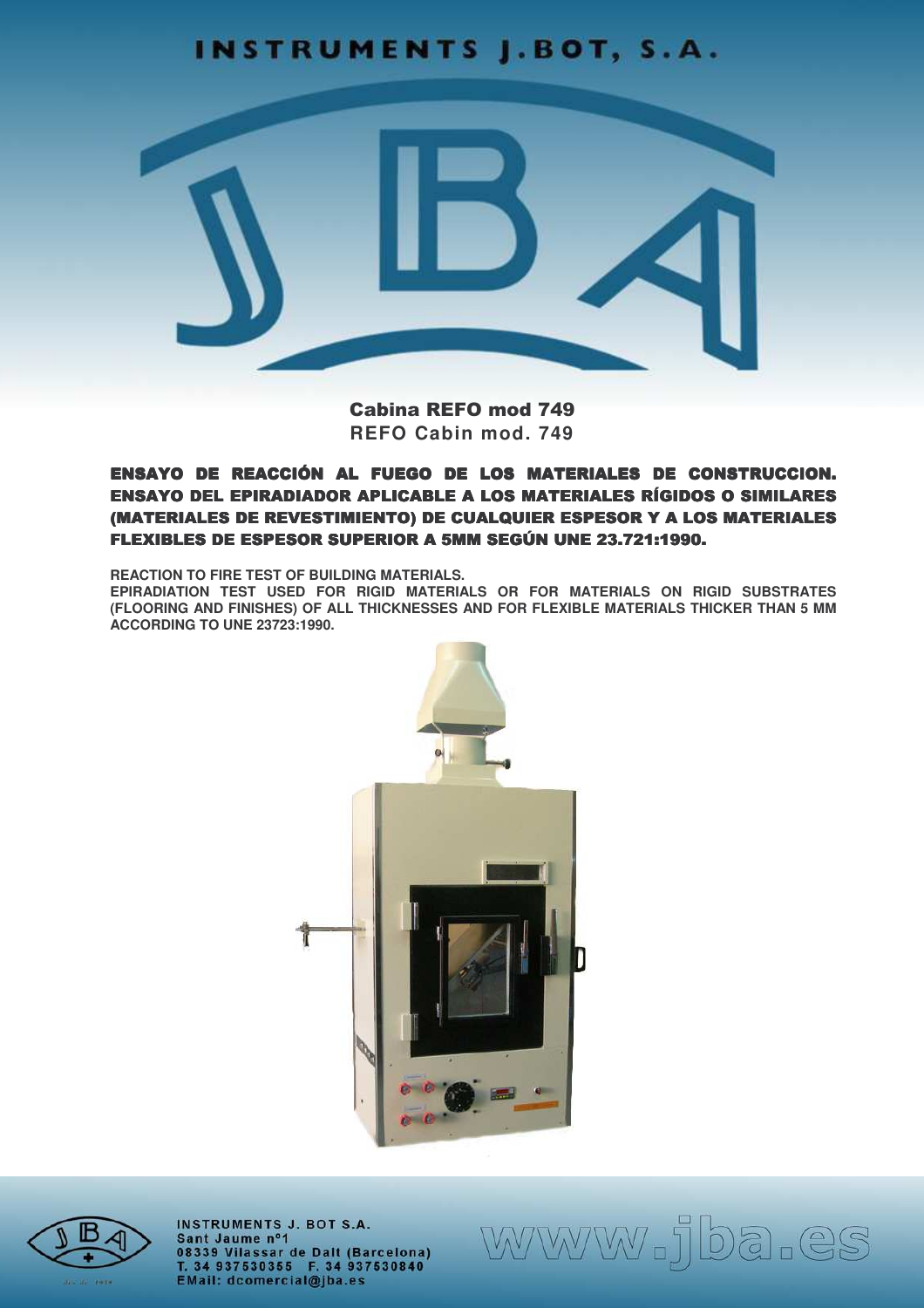## DESCRIPCIÓN DEL ENSAYO - TEST DESCRIPTION

El ensayo consiste en someter las probetas a la radiación de una fuente de calor constante en un recinto definido provocando la inflamación de los gases desprendidos y la propagación de la combustión. Se miden los tiempos de inflamación, las longitudes de las llamas y las variaciones del equilibrio térmico de la cámara de ensayos.

Test is carried out to producing about the specimen a constant heat radiation inside cabine. The test produces the inflammation of the gases envolved and the propagation of the combustion. To measure the times of the inflammation, the heights of the flame and the variations of the termic balance inside the cabine.

## DESCRIPCIÓN DEL EQUIPO - APPARATUS DESCRIPTION

#### Cabina - Cabin

Realizada en perfil estructural de acero con un recubrimiento interior calorífugo no

combustible, dispone de una salida de humos en la parte superior. En el frontal se ubican dos puertas de acceso, una de ellas acristalada y en la pared posterior se halla una abertura o mirilla.

Un foco calorífico Epiradiador de quartz-sílice se regula por medio de un autotransformador hasta la potencia adequada leída en el watímetro. La calibración de la potencia adequada se realiza con el equipo Calibrador Epi mod. 748 según UNE 23729.





Manufactured in steel structural profile with inside finished in ignifug material, has a exhaust pipe on the top. In frontal side there are two doors, one of them is a glazed door and the rear side there's a window.

The regulation of the heat source Epi of quartzsilica is carry out by transformer to reach the power in wattmeter. The calibration of the right power is carry out by Calibration Equipment mod.748 according to UNE23729.

### Panel de Control - Unit Control

Dispone de los elementos necesarios para la realización del ensayo. Dichos elementos son los siguientes:

- interruptor general
- regulador tensión eléctrica
- watímetro digital
- **I Exercición de serveixa e a la extrema de serveixa e a la extranación de gas quemadores** - 2 válvulas de regulación de gas pilotos

www.jba.es



**INSTRUMENTS J. BOT S.A.** Sant Jaume nº1 08339 Vilassar de Dalt (Barcelona) T. 34 937530355 F. 34 937530840 EMail: dcomercial@jba.es